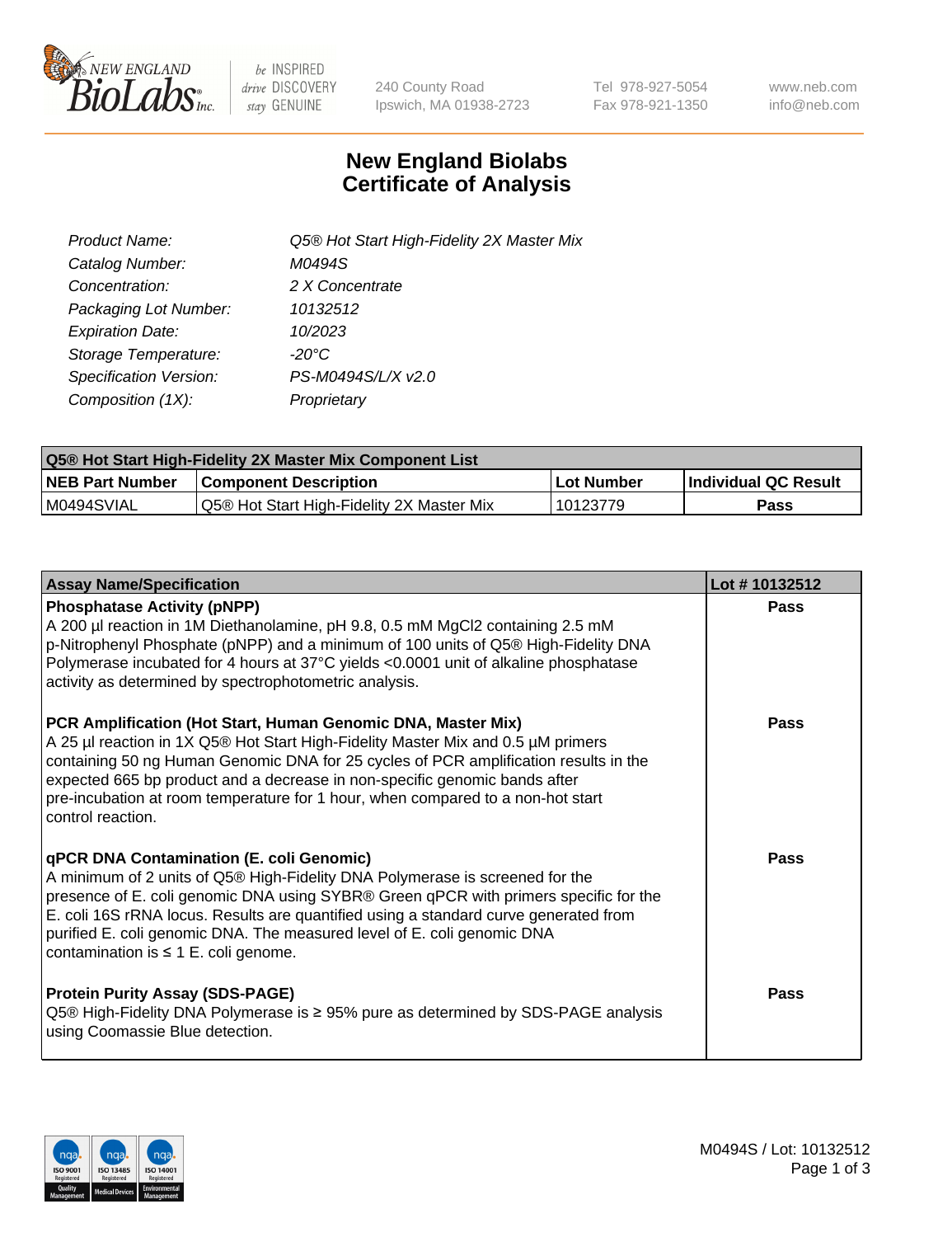

be INSPIRED drive DISCOVERY stay GENUINE

240 County Road Ipswich, MA 01938-2723 Tel 978-927-5054 Fax 978-921-1350

www.neb.com info@neb.com

| <b>Assay Name/Specification</b>                                                                                                                                                                                                                                                                                                                                            | Lot #10132512 |
|----------------------------------------------------------------------------------------------------------------------------------------------------------------------------------------------------------------------------------------------------------------------------------------------------------------------------------------------------------------------------|---------------|
| <b>RNase Activity (Extended Digestion)</b><br>A 10 µl reaction in NEBuffer 4 containing 40 ng of a 300 base single-stranded RNA<br>and a minimum of 1 µl of Q5® Hot Start High-Fidelity 2X Master Mix is incubated at<br>37°C. After incubation for 4 hours, >90% of the substrate RNA remains intact as<br>determined by gel electrophoresis using fluorescent detection. | Pass          |
| <b>Endonuclease Activity (Nicking, Polymerase, dNTP)</b><br>A 50 µl reaction in NEBuffer 2 in the presence of 400 µM dNTPs containing 1 µg of<br>supercoiled pUC19 DNA and a minimum of 10 units of Q5® High-Fidelity DNA Polymerase<br>incubated for 4 hours at 37°C results in <10% conversion to the nicked form as<br>determined by agarose gel electrophoresis.       | Pass          |
| PCR Amplification (7 kb Human Genomic DNA, Master Mix)<br>A 50 µl reaction in 1X Q5® Hot Start High-Fidelity Master Mix and 0.5 µM primers<br>containing 20 ng Human Genomic DNA for 30 cycles of PCR amplification results in the<br>expected 7 kb product.                                                                                                               | Pass          |
| PCR Amplification (20 kb Lambda DNA, Master Mix)<br>A 50 µl reaction in 1X Q5® Hot Start High-Fidelity Master Mix and 1.0 µM primers<br>containing 10 ng Lambda DNA for 22 cycles of PCR amplification results in the<br>expected 20 kb product.                                                                                                                           | Pass          |
| Non-Specific DNase Activity (16 hour, Buffer)<br>A 50 µl reaction in 1X Q5® Hot Start High-Fidelity Master Mix containing 1 µg of T3<br>or T7 DNA in addition to a reaction containing Lambda-HindIII DNA incubated for 16<br>hours at 37°C results in a DNA pattern free of detectable nuclease degradation as<br>determined by agarose gel electrophoresis.              | Pass          |

This product has been tested and shown to be in compliance with all specifications.

One or more products referenced in this document may be covered by a 3rd-party trademark. Please visit <www.neb.com/trademarks>for additional information.